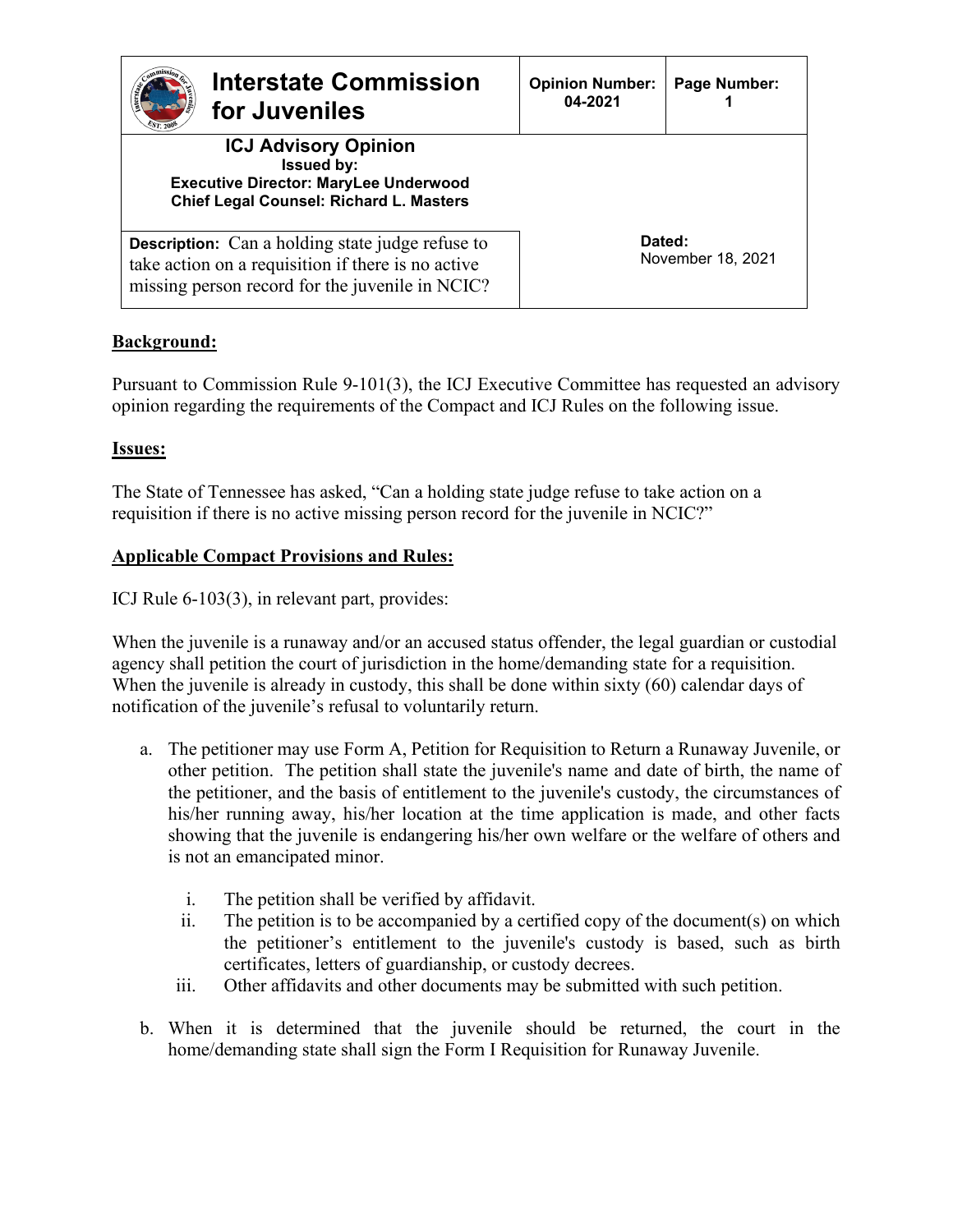| <b>Interstate Commission</b><br>for Juveniles                                                                                                                    | <b>Opinion Number:</b><br>04-2021 | Page Number:                |
|------------------------------------------------------------------------------------------------------------------------------------------------------------------|-----------------------------------|-----------------------------|
| <b>ICJ Advisory Opinion</b><br><b>Issued by:</b><br><b>Executive Director: MaryLee Underwood</b><br><b>Chief Legal Counsel: Richard L. Masters</b>               |                                   |                             |
| <b>Description:</b> Can a holding state judge refuse to<br>take action on a requisition if there is no active<br>missing person record for the juvenile in NCIC? |                                   | Dated:<br>November 18, 2021 |

ICJ Rule 6-103(6) provides:

"The court in the holding state shall inform the juvenile of the demand made for his/her return and may elect to appoint counsel or a guardian ad litem. The purpose of said hearing is to determine proof of entitlement for the return of the juvenile. If proof of entitlement is not established, the court shall issue written findings detailing the reason(s) for denial."

## **Analysis and Conclusions**

The provisions of ICJ Rule 6-103(3) set forth the requirements for the requisition, pursuant to which the legal guardian or custodial agency shall petition the court of jurisdiction in the home/demanding state for a requisition. When the juvenile is already in custody, this shall be done within sixty (60) calendar days of notification of the juvenile's refusal to voluntarily return. Nothing in this section includes the pre-requisite that there is an active file in the National Crime Information Center (NCIC). Moreover, ICJ Rule 6-103(6) makes it clear that, "The purpose of said hearing [in the holding state] is to determine proof of entitlement for the return of the juvenile."

By refusing to take action on a requisition unless there is an active record in NCIC, the holding state judge is essentially creating a new requirement, which is outside of the Compact and therefore is in conflict with the Compact.

The U.S. Supreme Court has held that an interstate compact cannot be "… given final meaning by an organ of one of the contracting states." Member states may not take unilateral actions, such as the adoption of conflicting legislation or the issuance of executive orders or court rules that violate the terms of a compact. *West Virginia ex rel. Dyer v. Sims*, 341 U.S. 22, 30 (1951) *See also Northeast Bancorp v. Bd. of Governors of Fed. Reserve System*, 472 U.S. 159, 175 (1985). *See Wash. Metro. Area Transit Auth. v. Once Parcel of Land,* 706 F.2d 1312, 1318 (4th Cir. 1983); *Kansas City Area Transp. Auth. v. Missouri,* 640 F.2d 173, 174 (8th Cir. 1981). *See also McComb v. Wambaugh*, 934 F. 2d 474, 479 (3rd Cir. 1991); *Seattle Master Builders Ass'n v. Pacific Northwest Electric Power & Conservation Planning Council,* 786 F.2d 1359, 1371 (9th Cir. 1986); *Rao v. Port Authority of New York*, 122 F. Supp. 595 (S.D.N.Y. 1954), aff'd 222 F.2d 362 (2nd Cir. 1955); *Hellmuth & Associates, Inc. v. Washington Metropolitan Area Transit Authority*, 414 F. Supp. 408, (Md. 1976).